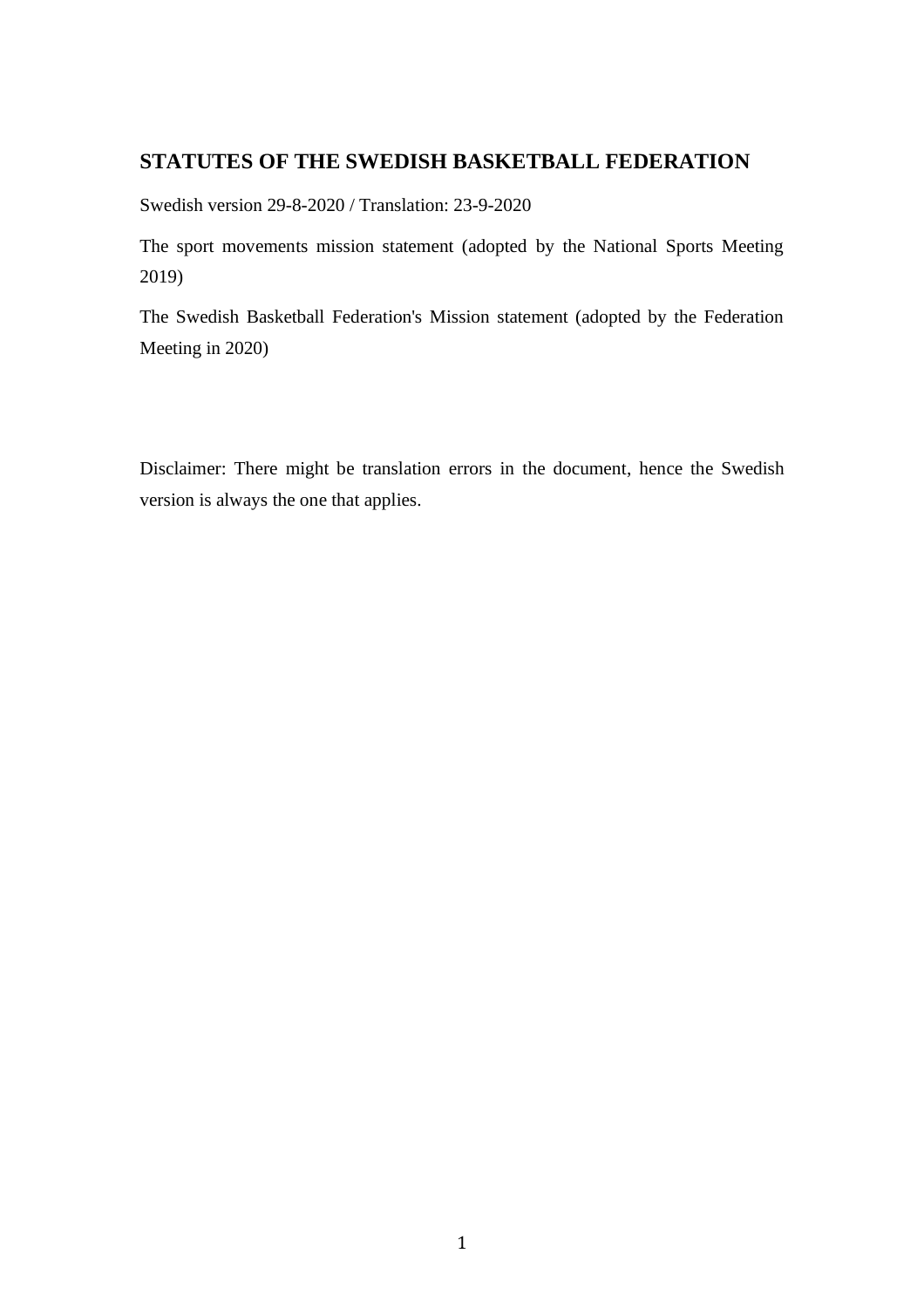# **TABLE OF CONTENT**

| Mission of the sport movement (adopted by the National Sports Meeting 2019).5                                                                                                                                                     |   |
|-----------------------------------------------------------------------------------------------------------------------------------------------------------------------------------------------------------------------------------|---|
| The Swedish Basketball Federation's Strategy 2025 (adopted by the Federation                                                                                                                                                      |   |
|                                                                                                                                                                                                                                   |   |
|                                                                                                                                                                                                                                   |   |
|                                                                                                                                                                                                                                   |   |
|                                                                                                                                                                                                                                   |   |
|                                                                                                                                                                                                                                   |   |
|                                                                                                                                                                                                                                   |   |
|                                                                                                                                                                                                                                   |   |
|                                                                                                                                                                                                                                   |   |
|                                                                                                                                                                                                                                   |   |
|                                                                                                                                                                                                                                   |   |
| 7 § Operational and financial year and the Federation Board's working year7                                                                                                                                                       |   |
|                                                                                                                                                                                                                                   |   |
|                                                                                                                                                                                                                                   |   |
|                                                                                                                                                                                                                                   |   |
|                                                                                                                                                                                                                                   |   |
|                                                                                                                                                                                                                                   |   |
| The federation meeting may, on the proposal of a unanimous board, appoint<br>an individual as an honorary member of the federal board. An honorary<br>member can be called by the board to a board meeting and then has the right |   |
|                                                                                                                                                                                                                                   | 8 |
|                                                                                                                                                                                                                                   |   |
|                                                                                                                                                                                                                                   |   |
|                                                                                                                                                                                                                                   |   |
|                                                                                                                                                                                                                                   |   |
|                                                                                                                                                                                                                                   |   |
|                                                                                                                                                                                                                                   |   |
|                                                                                                                                                                                                                                   |   |
| 3 § Quorum, the right to expression and the right of proposal 11                                                                                                                                                                  |   |
|                                                                                                                                                                                                                                   |   |
|                                                                                                                                                                                                                                   |   |
|                                                                                                                                                                                                                                   |   |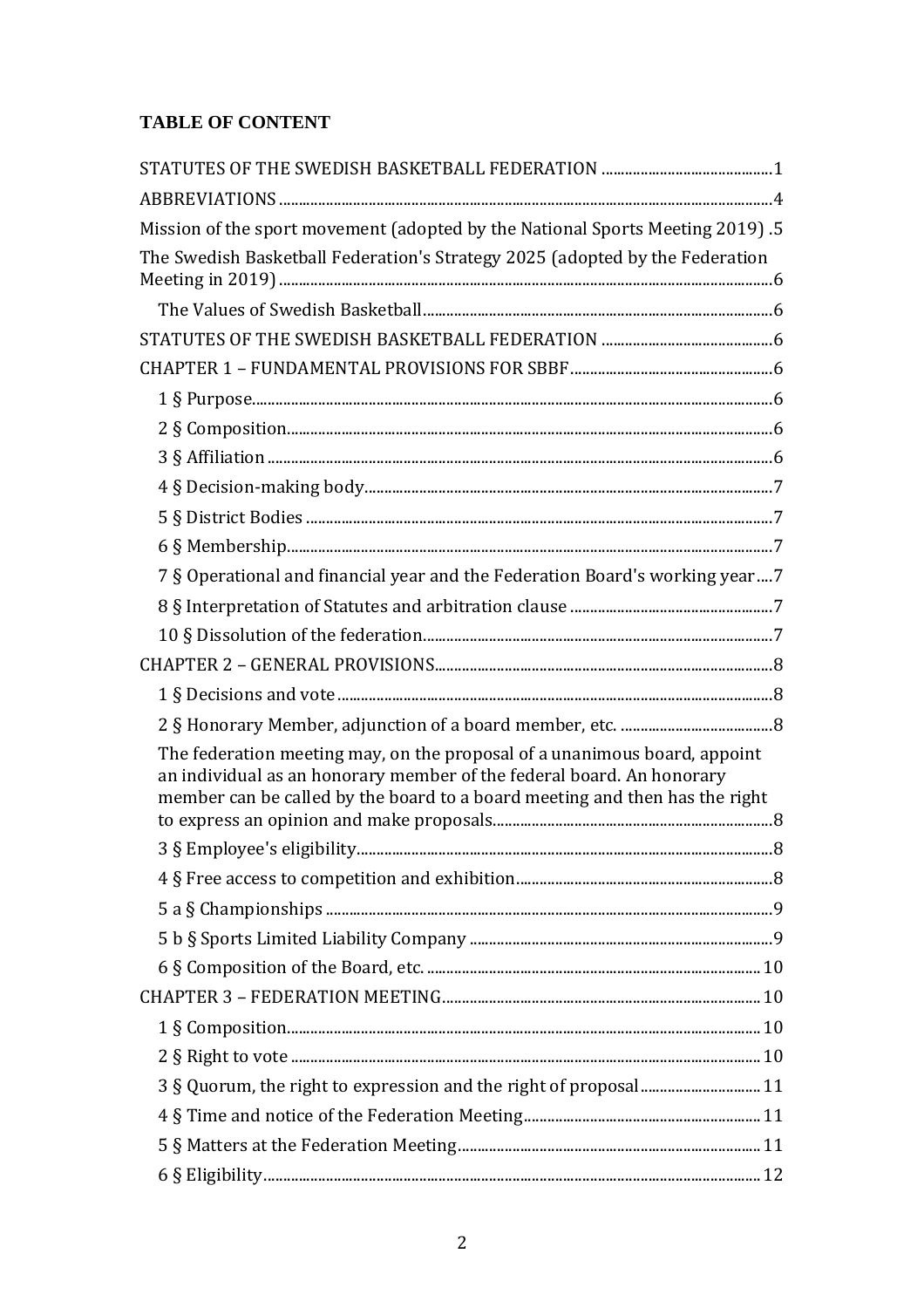| 7 § Proposal for a matter to be considered at the Federation Meeting  12 |  |
|--------------------------------------------------------------------------|--|
|                                                                          |  |
|                                                                          |  |
|                                                                          |  |
|                                                                          |  |
|                                                                          |  |
|                                                                          |  |
|                                                                          |  |
|                                                                          |  |
|                                                                          |  |
|                                                                          |  |
|                                                                          |  |
|                                                                          |  |
|                                                                          |  |
|                                                                          |  |
|                                                                          |  |
| CHAPTER 7 - DISTRICTS, BASKETBALL DISTRICT FEDERATIONS (BDF)  16         |  |
|                                                                          |  |
|                                                                          |  |
|                                                                          |  |
|                                                                          |  |
|                                                                          |  |
|                                                                          |  |
|                                                                          |  |
|                                                                          |  |
|                                                                          |  |
|                                                                          |  |
|                                                                          |  |
|                                                                          |  |
|                                                                          |  |
|                                                                          |  |
|                                                                          |  |
|                                                                          |  |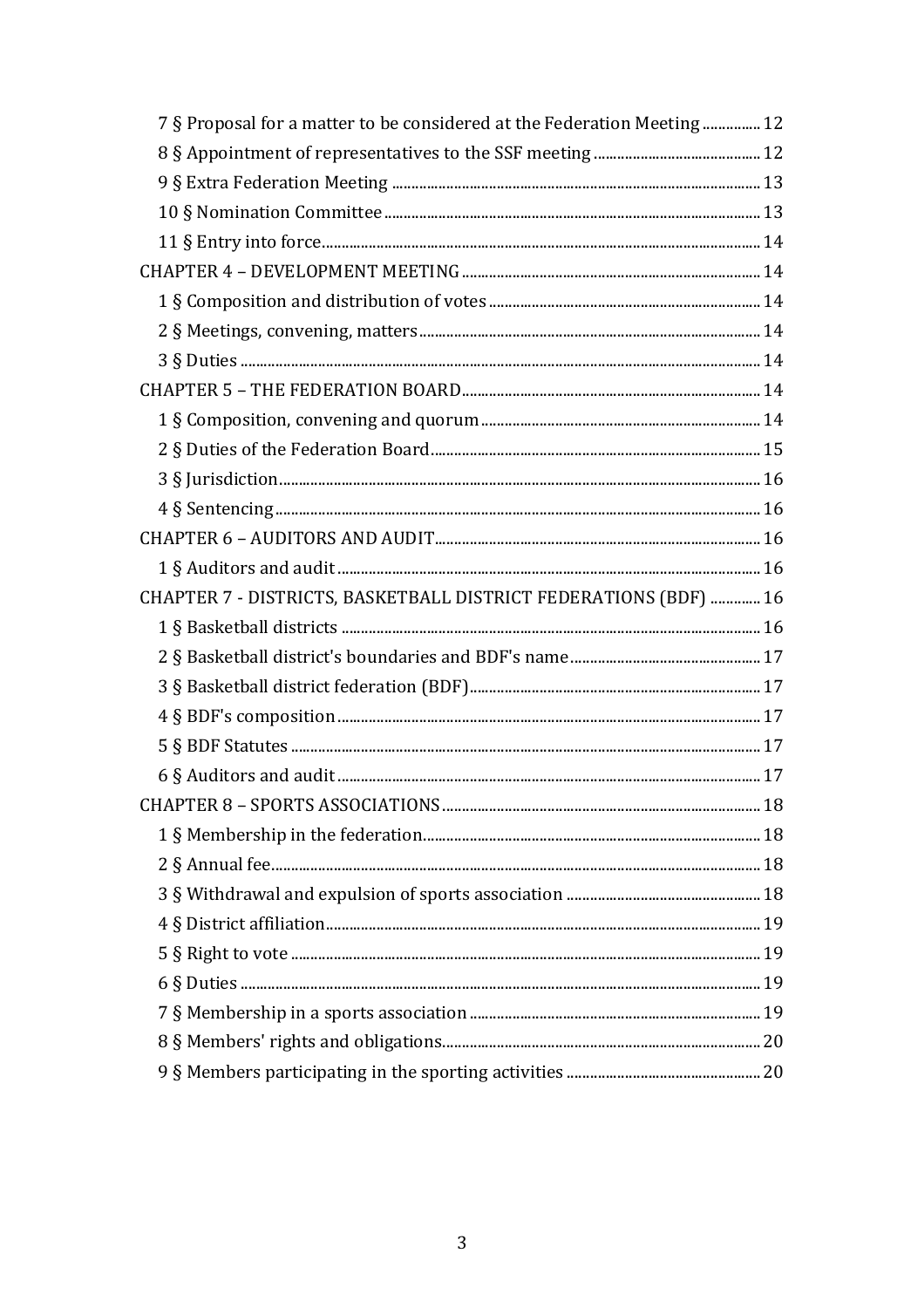# <span id="page-3-0"></span>**ABBREVIATIONS**

Sveriges Riksidrottsförbund (RF) = Swedish Sports Federation (SSF) Riksidrottsstyrelse (RS) = National Sports Board (NSB) Riksidrottsnämnd (RIN) = National Sports Committee (NSC) Svenska Basketbollförbundet (SBBF) = Swedish Basketball Federation (SBBF) Basketdistriksförbund (BDF) = Basketball District Federation (BDF) (SBBF's regional bodies) Distriktsidrottsförbund (DF) = District Sports Federation (DSF) (SSF's regional bodies) Förbundsstyrelse (FS) = Federation Board

IdrottsAB = Sports Limited Liability Company (SLLC)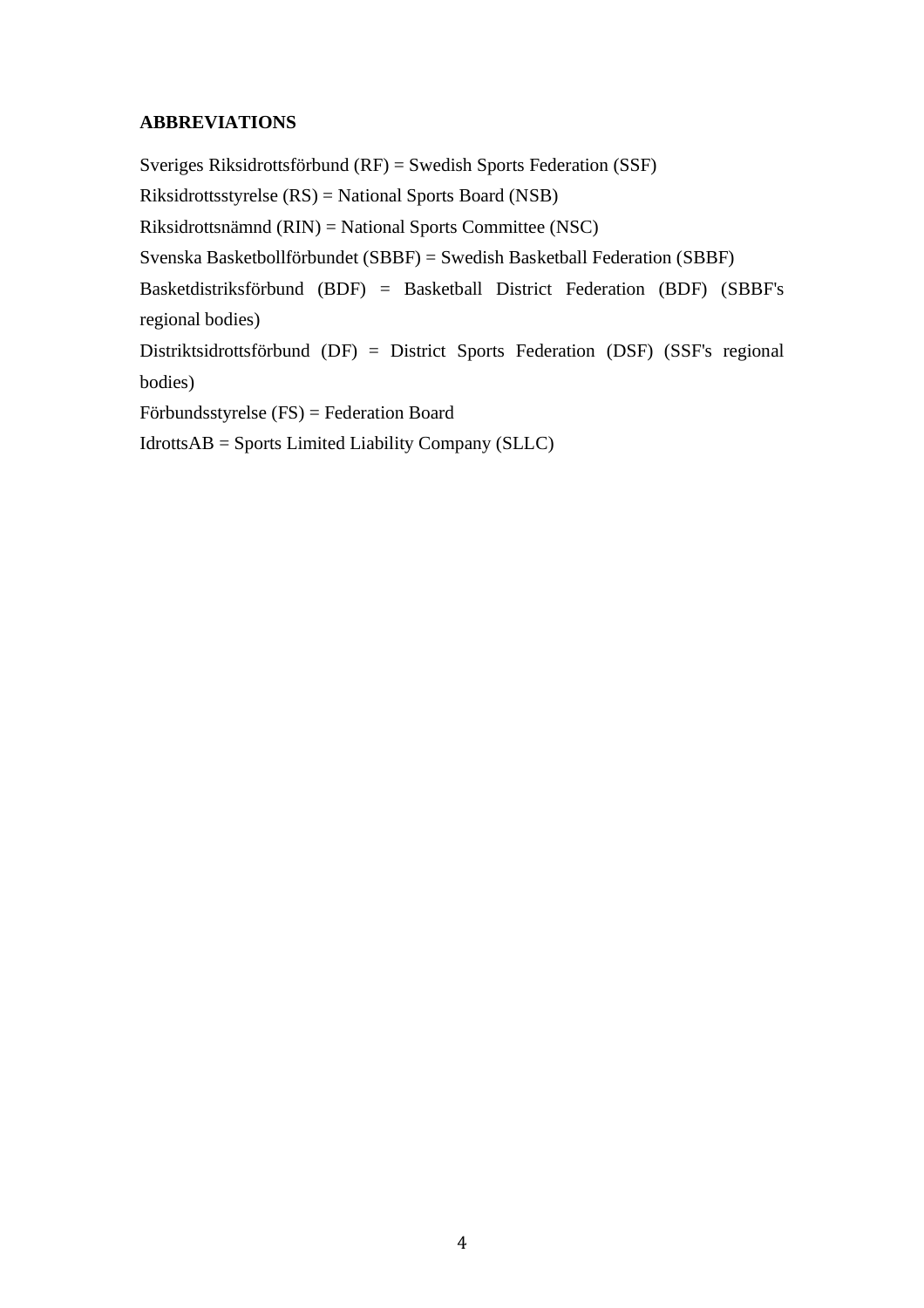# <span id="page-4-0"></span>**Mission of the sport movement (adopted by the National Sports Meeting 2019)**

### **The concept of sport**

We play sports in clubs to have fun, feel good and develop throughout life.

### **Definitions and findings**

Sports is referred to as organized physical activity where training and the opportunity for competition contributes to well-being. Physical performance is more than negligible. The sports movement places special emphasis on the following four areas.

Physical activity: The physical element is of more than negligible importance for the activity itself,

the performance and the results.

Training: Sports consists of training and play that provide opportunities for physical, mental, social or cultural development.

Competition: Sports have defined competition rules that are determined and owned by each sports organization.

Well-being: Sport is based on having fun, feeling good and developing throughout life. Health and well-being is the norm.

Sports consist of training and play, competition and show. Sports provide physical, mental, social and cultural development. We organize our sports in independent associations and federations which together constitute a free and voluntary movement united in the Swedish Sports Federation. We divide our sport according to age and level of ambition. By children's sports we generally mean sports up to and including the age of twelve. By youth sports we mean sports for teenagers and young adults 13- 25 years. By adult sports we mean sports for those over 25 years of age. In children's sports, we play and give the children the opportunity to try out different sports. Giving children the opportunity for all-round sports development sets the standard for the activity. Competition is part of the game and should always take place on the children's terms.

In youth sports and adult sports, we distinguish between grassroot sports and elite sports. In elite sports, performance improvement and good competition results are indicative. In grassroots sports, health and well-being are the norm, although performance and competition results often serve as an incentive. We are a unified sports movement that works for the same vision and values, it permeates all federations and associations, both grassroot and elite. We cherish the Swedish sports movement's tradition where elite and grassroot activities take place in close collaboration, which provides inspiration, development and vitality. Within the sports movement, all federations and associations, both elite and grassroot, respect each other's roles and operating conditions.

## **Sport respects**

The United Nations Declaration of Human Rights, the UN Convention on the Rights of the Child (CRC) and the UN International Convention on the Rights of Persons with Disabilities. (The sport movement's mission is adopted by the 1995 National Sports Meeting.)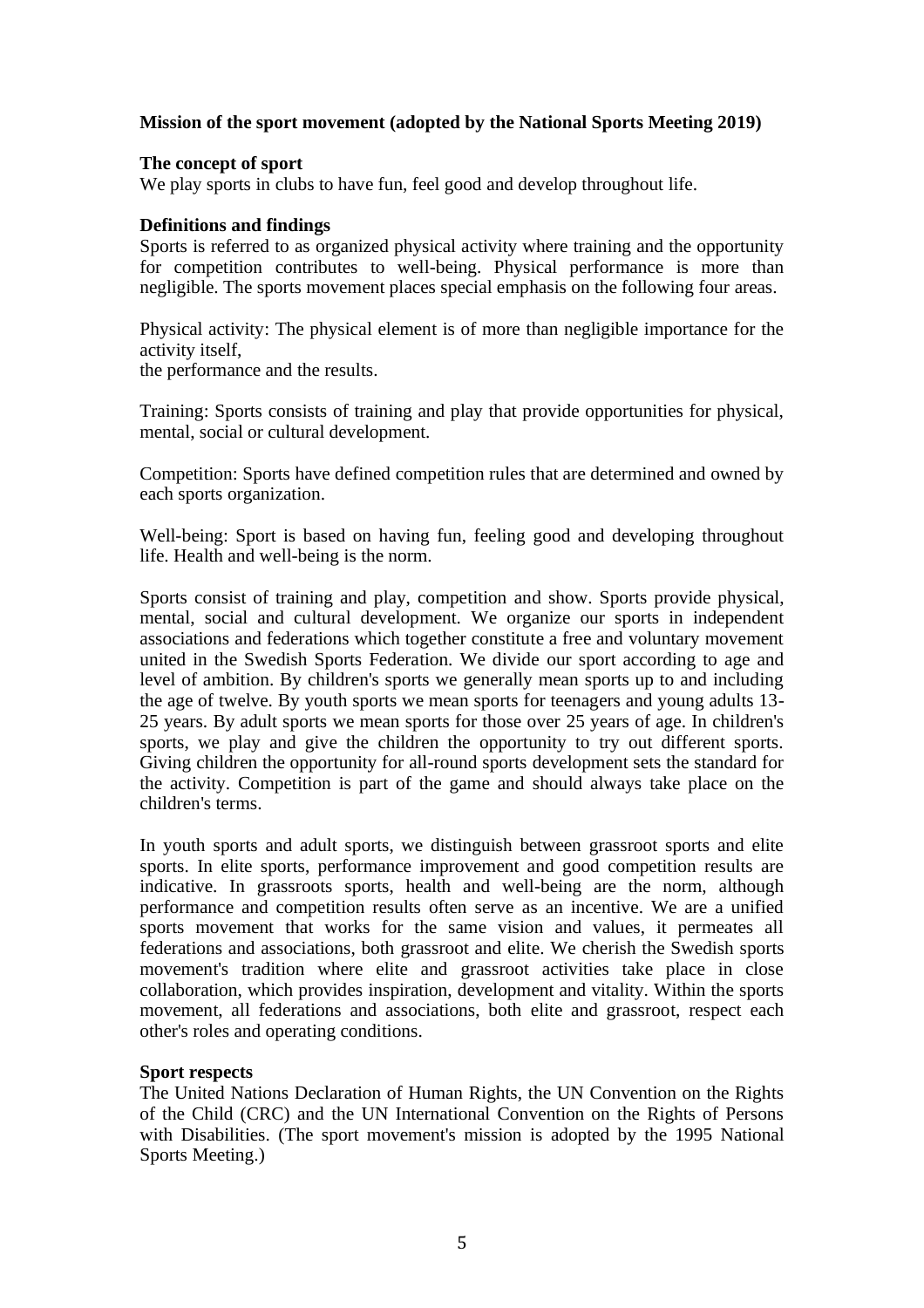# <span id="page-5-0"></span>**The Swedish Basketball Federation's Strategy 2025 (adopted by the Federation Meeting in 2019)**

## <span id="page-5-1"></span>**The Values of Swedish Basketball**

We make each other good. We let our differences be the path to success. We listen we dare. We see the whole person.

### **Vision**

Swedish Basketball - where boundless community & lifelong passion creates winners for life!

### **Goal**

To be - to grow - to win

# <span id="page-5-3"></span><span id="page-5-2"></span>**STATUTES OF THE SWEDISH BASKETBALL FEDERATION**

# **CHAPTER 1 – FUNDAMENTAL PROVISIONS FOR SBBF**

### <span id="page-5-4"></span>**1 § Purpose**

The Swedish Basketball Federation (SBBF), based in Stockholm, is a special sports federation for Swedish basketball. SBBF's task is to promote and develop basketball and support everyone who wants to start and develop basketball associations in Sweden. The federation shall stimulate children, youth and adult sports at both a grassroot and elite level (youth and adults). This should be done within 5-5, 3x3 and inclusive for those who have a disability.

The federation will represent Swedish basketball abroad and actively promote increased internationalization.

The federation's activities shall comply with the sports movement's mission under Chapter 1 of Swedish Sports Federations (SSF) Statutes.

This also includes the Sports' anti-doping regulations and the Sports' regulations on illegal betting and manipulation of sports activities.

#### <span id="page-5-5"></span>**2 § Composition**

SBBF consists of the non-profit sports associations that have been entered in the federation as members.

# <span id="page-5-6"></span>**3 § Affiliation**

Through membership, SBBF is affiliated with the following organizations: The Swedish Sports Federation (RF) International Basketball Federation (FIBA) The Swedish Olympic Committee (SOC) International Wheelchair Basketball Federation (IWBF)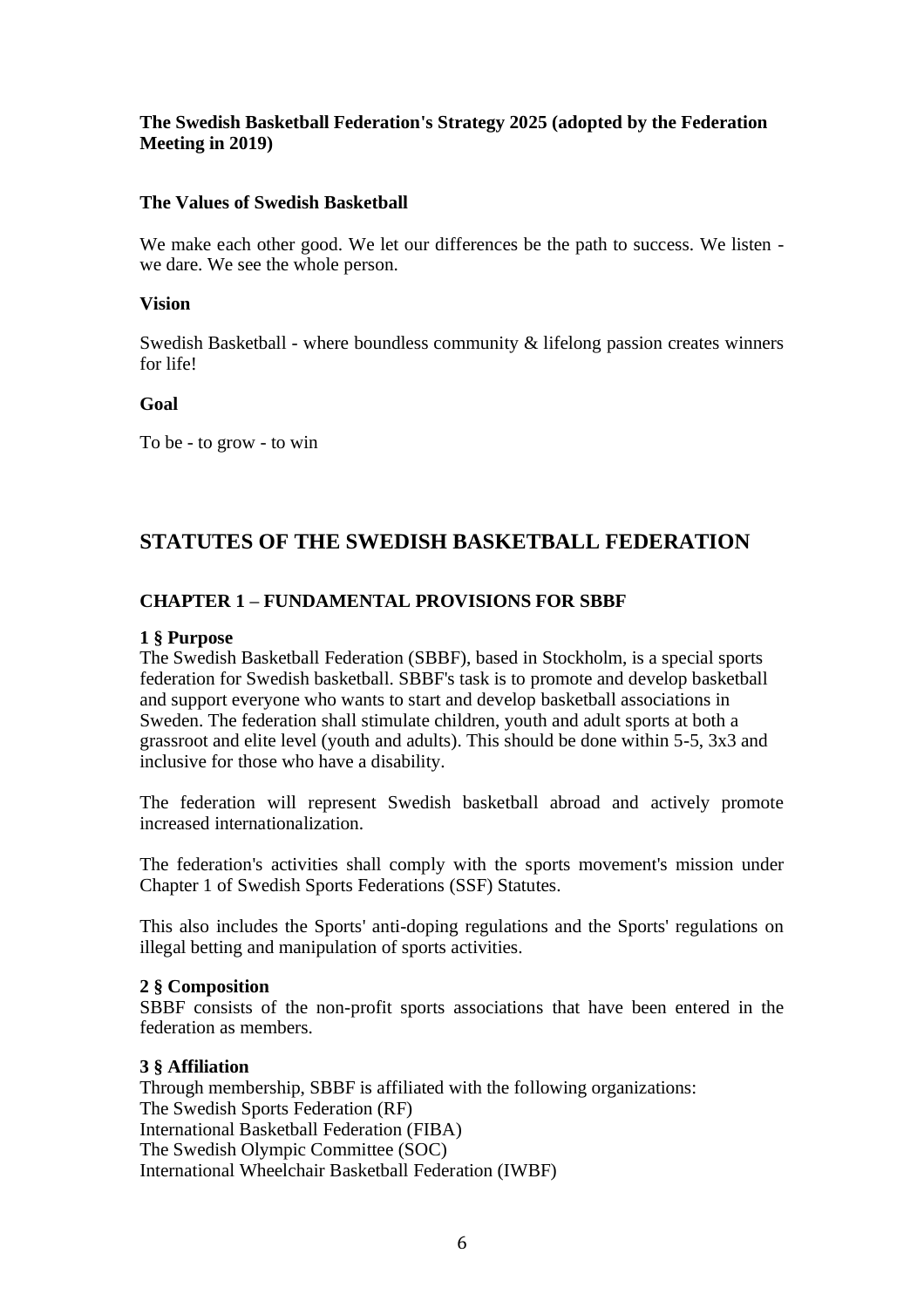SBBF and its members are obliged to follow RF's statutes, rules, regulations and decisions as well as FIBA's statutes. The federation shall, in applicable parts, also follow the statutes, rules and regulations of other organizations.

## <span id="page-6-0"></span>**4 § Decision-making body**

SBBF's governing body is the Federation Meeting, extra Federation Meeting and the Federation Board.

### <span id="page-6-1"></span>**5 § District Bodies**

SBBF's District Body is Basketball District Federation (BDF).

### <span id="page-6-2"></span>**6 § Membership**

Every nonprofit sports association, which meets the specified conditions in Chapter 7 1 §, can by decision of the Federation Board, or to whom the Board has assigned its right to make decisions to, acquire admittance in SBBF.

A Sports Limited Liability Company (SLLC) shall be an associated member of the federation. Associated members have no right to vote at the Annual Meeting but have the same rights and obligations otherwise as the admitted sports associations.

Chapter 7, 3 § states the procedure for a sports associations withdrawal from SBBF and the exclusion provided.

### <span id="page-6-3"></span>**7 § Operational and financial year and the Federation Board's working year**

SBBF's operational and financial year covers the period from 1 January to 31 December.

The Federation Board's year of work covers the period from the Federation Meeting until the next following Annual Federation Meeting.

#### <span id="page-6-4"></span>**8 § Interpretation of Statutes and arbitration clause**

If doubt about the interpretation of these Statutes arises, the matter will be submitted during the next Federation Meeting, or the Federation Board will determine it.

Action of a dispute shall not be brought to general court, if the parties are an individual member, an organization, a BDF or a federation. Such dispute shall, (except in cases where other special arrangements are prescribed in the Statutes, SBBF's contest rules or SSF's Statues) be determined in accordance with the law on arbitration.

Basketball District Federation or sports associations that are members for amendment of these statutes may – except by the Federation Board – submit proposal in writing.

For amendment of these Statutes requires a decision from the Federation Meeting by at least two thirds of the votes cast.

#### <span id="page-6-5"></span>**10 § Dissolution of the federation**

For dissolution of SBBF it is required at least 2/3 of the votes cast at two consecutive Federation Meetings, held with at least one year apart.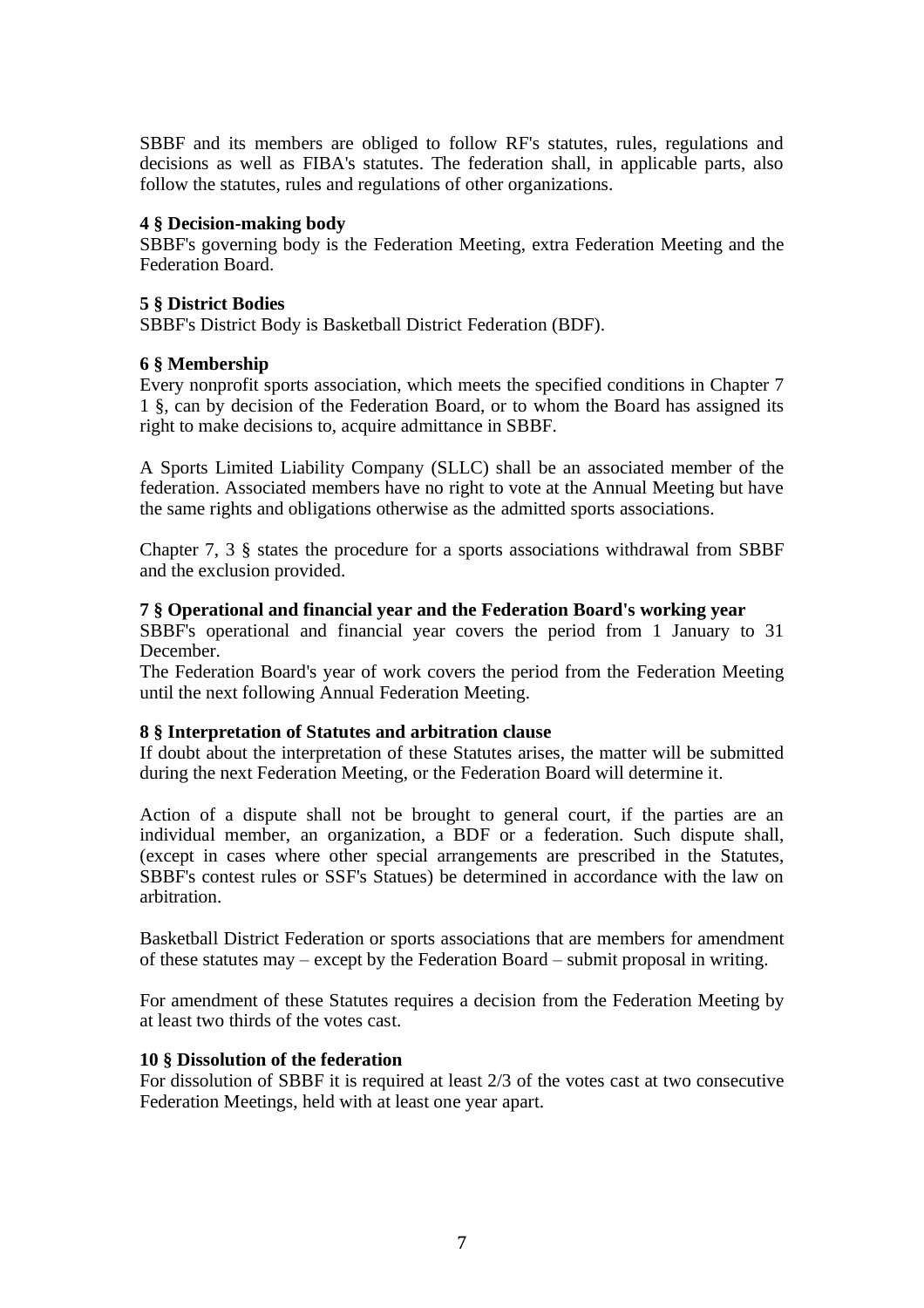# <span id="page-7-0"></span>**CHAPTER 2 – GENERAL PROVISIONS**

# <span id="page-7-1"></span>**1 § Decisions and vote**

Decisions are taken by acclamation, or if requested after re-vote.

All questions during re-vote is determined by a simple majority, with the exception of those in Chapter 1 §§ 9-10 mentioned cases. A simple majority can be either absolute or relative.

Relative majority determines election. With relative majority means that the person/s who received the highest number of votes is selected regardless of how those votes are related to the number of votes cast.

It requires an absolute majority for decisions in other matters than election, which means more than half of the votes cast.

Reelection occurs openly. However, if the voter is entitled and requires, election shall take place behind closed doors.

If the same number of votes appears and it is not a question of election, the proposal by the Chairman wins, if he is entitled to vote. If he is not entitled to vote, the matter will be decided by drawing lots. If it is a question about election and the same number of votes appears, drawing lots will decide the matter.

The hammer confirms a decision.

# <span id="page-7-2"></span>**2 § Honorary Member, adjunction of a board member, etc.**

<span id="page-7-3"></span>The federation meeting may, on the proposal of a unanimous board, appoint an individual as an honorary member of the federal board. An honorary member can be called by the board to a board meeting and then has the right to express an opinion and make proposals.

## <span id="page-7-4"></span>**3 § Employee's eligibility**

Employees at SBBF or BDF may not be elected as members of the Federation Board or the BDF board.

Employees of a sports association may not be elected as members of the Board or as the auditor.

Employees within SSF organizations may not be an auditor or deputy auditor of a federation.

## <span id="page-7-5"></span>**4 § Free access to competition and exhibition**

A person engaged in the SBBF has free access to competition or exhibition, organized by a sports association belonging to the federation, as follows:

Federation Board and Disciplinary Board members and the Federation's employees have free access to all competitions in the federation. The Secretary-General issues federal card.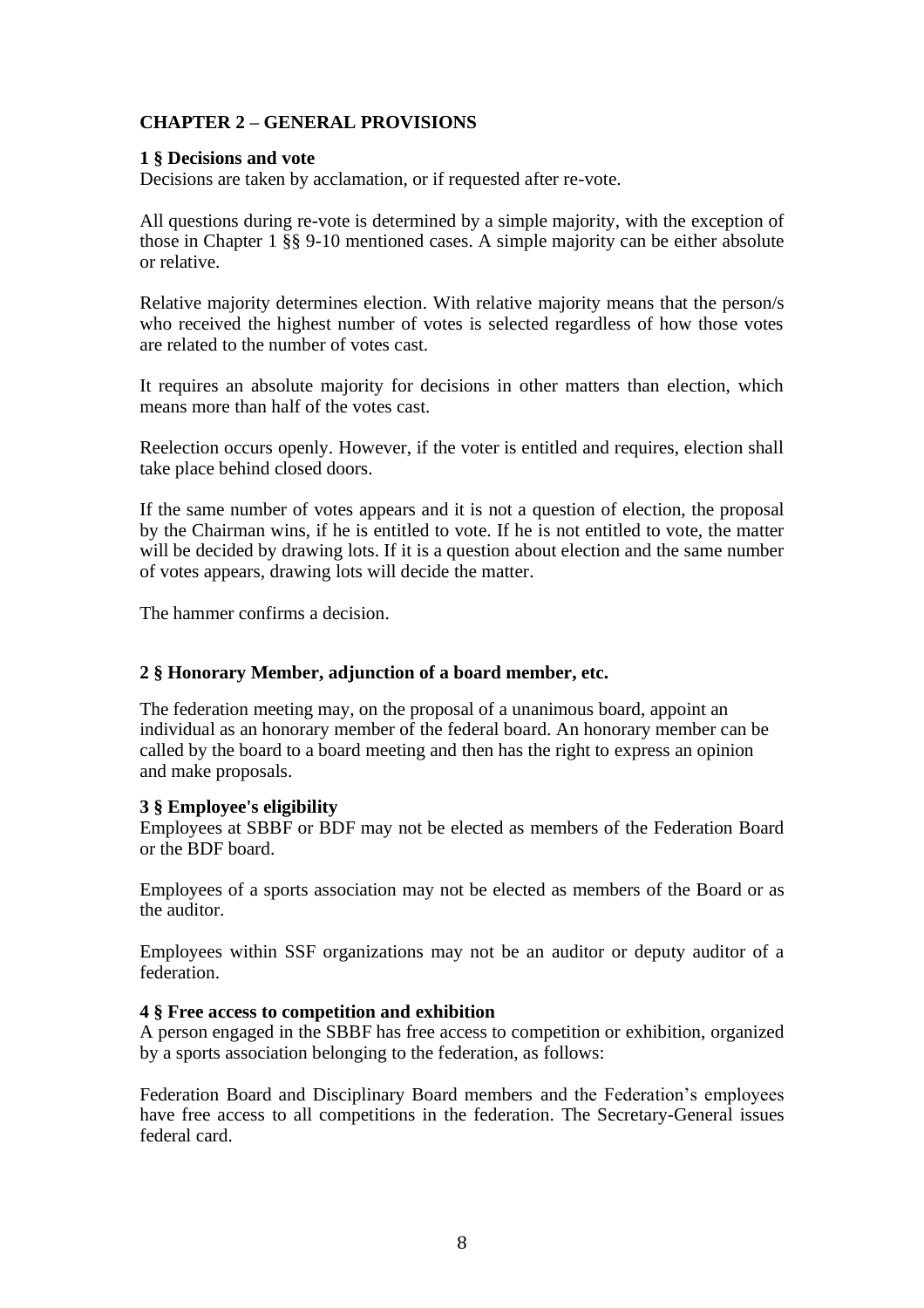Basketball District's Board members have free access to all competitions in the appropriate district. The Basketball District Board issues district cards.

The Secretary-General may, when special circumstances exist, issue the federal card to another than mentioned above. The same right goes to the Basketball District Board concerning competitions within the relevant district.

### <span id="page-8-0"></span>**5 a § Championships**

The right to participate in competition for SSF's championship badges - SM and USM - is stated in SBBF's competition rules.

## <span id="page-8-1"></span>**5 b § Sports Limited Liability Company**

Sporting activities may be conducted by a limited company. The right to participate in SBBF's competition activities may be granted to a limited liability company that primarily has the purpose of conducting sporting activities and associated natural ancillary operations, only if the providing sports association has the majority of votes at the Annual General Meeting of the Company (SLLC) and under the conditions provided below.

The following conditions shall be included in the lease agreement between the sports association and the SLLC.

1. SLLC shall, at any given time, undertake to comply with the SSF's Statutes, the FIBA Statutes and contest rules, SBBF Statutes and competition rules, as well as by the Federation Board established procedural regulations on SLLC. Such regulations, which are incumbent on SLLC to keep continuously conscious, shall form an integral part of the lease agreement between the sports association and SLLC. SLLC shall further undertake to comply with other listed organizations made decisions.

2. Players in SLLC must be member of the sports association that transferred the sporting activities of the company.

3. Providing sports association shall continue to conduct such sporting activities as the basis for membership in the SBBF.

4. SLLC may not sub-license the right to participate in SBBF's competitions.

5. The right of SLLC to participate in SBBF's competition activities shall cease to apply if the providing sports association membership in SLLC is terminated.

6. The right to participate in SBBF's competition activities shall return to the sports association if SLLC is declared bankrupt or goes into liquidation.

7. SBBF, reserve the right to approve the name under which SLLC is participating in SBBF's competitions.

8. SLLC shall, at the request of National Sports Committee (NSC), provide advice, information and documents on matters regarding the company's participation in SBBF's competitions.

9. Grant agreement and any modifications thereto shall be approved by SBBF in order to be valid.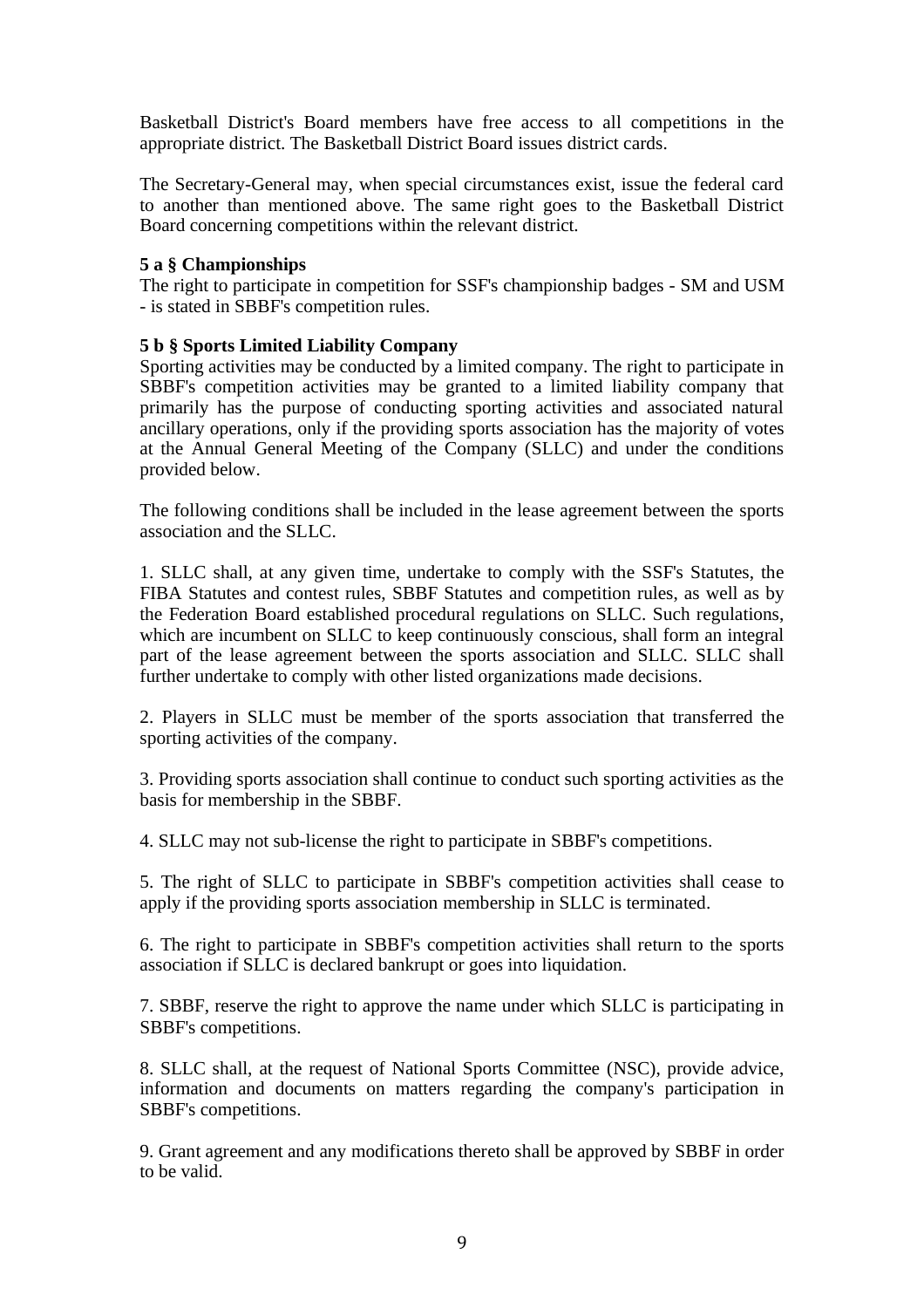SLLC may not directly or indirectly be owned by someone who also has a decisive influence in another SLLC, with the right to participate at the same level in SBBF's series system.

The Federation Board shall continuously monitor the compliance with the lease agreement, as well as what is otherwise provided in this section. At deviation the sports association and SLLC is required, by request by the Federation Board, to take corrective action for enforcing the law. If such correction does not take place within the specified time, SBBF can withdraw its approval of the grant agreement and also take other measures.

There are additional requirements for SLLC in SBBF's competition rules and procedural regulations on SLLC.

### <span id="page-9-0"></span>**6 § Composition of the Board, etc.**

SBBF, its BDF and sports association shall work for such composition that equality between women and men is reached and that young people are included in the Board, the Nomination Committee, committees and other bodies.

# <span id="page-9-1"></span>**CHAPTER 3 – FEDERATION MEETING**

### <span id="page-9-2"></span>**1 § Composition**

The Federation Meeting consists of representatives of sports association members in each BDF appointed by order of the sports associations of the BDF meeting and representatives appointed by the federation's belonging to the highest league, men, women and wheelchair.

BDF may send a representative for each vote but may allow a representative to represent more than one vote. Where appropriate, this also applies sports association.

Representatives may not represent more than one BDF or a sports association, and may not be members of the Federation Board. Representatives shall carry mandate from their organization. The power of attorney shall specify the representatives entitled to pursue voting rights.

#### <span id="page-9-3"></span>**2 § Right to vote**

At the Federation Meeting, all sports associations together possess two basic BDF votes, and one additional vote for every ten SBBF affiliated sports associations with the right to vote within the basketball district.

A sports association with the right to vote belonging to the highest league, basketball league for women, men and wheelchair possesses at the Federation Meeting one vote per team in the respective highest series. (Comment – A sports association that has teams in both men's, women's, respectively wheelchair basketball league in highest series thus receives three votes).

A sports association with the right to vote belonging to the highest league for ladies (women's basketball league), for men (men's basketball league), and for wheelchair (wheelchair basketball league), own one vote per team at the Federation Meeting.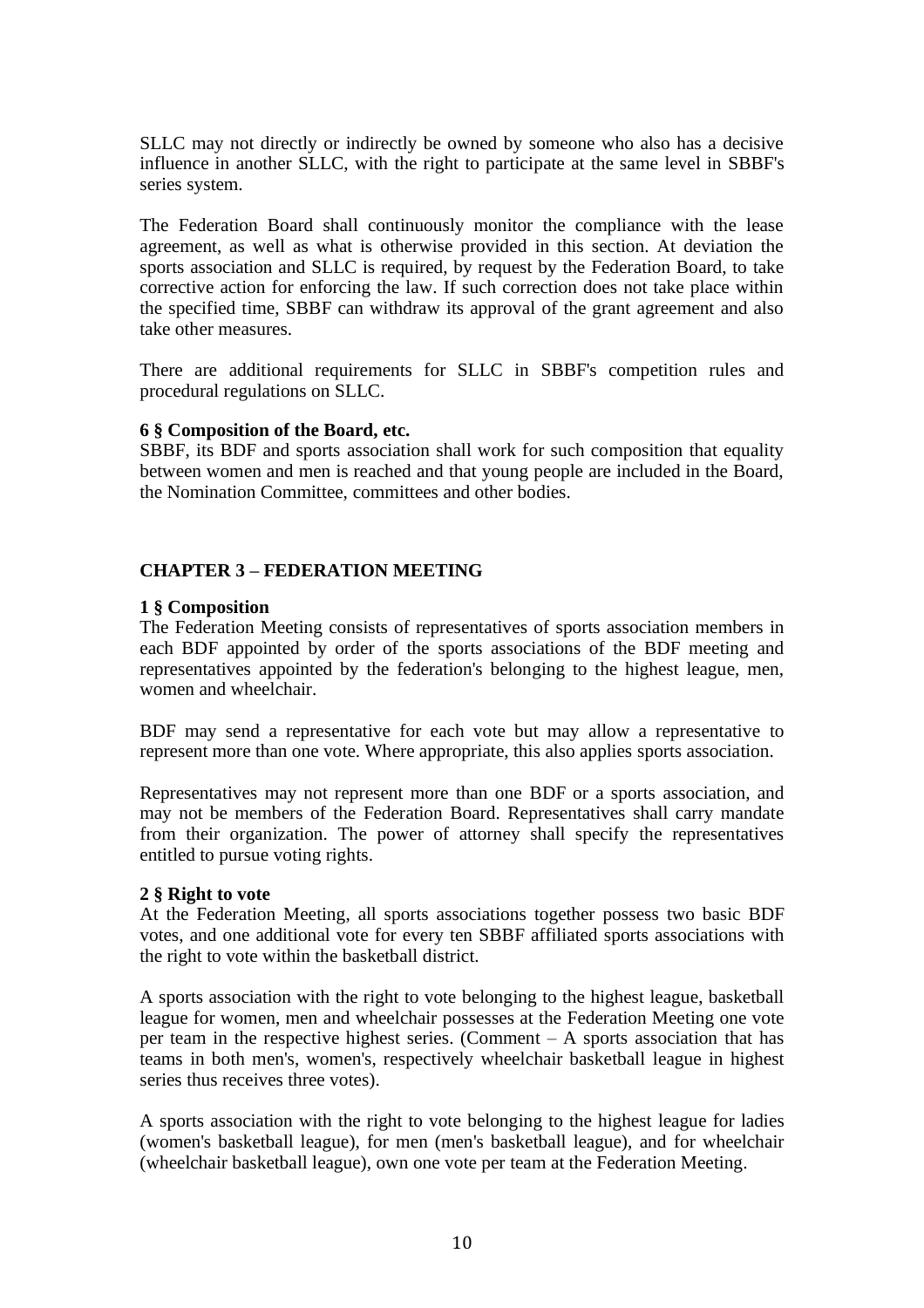It is the responsibility of the Federation Board to draw up annual voting lists for the Federation Meeting to be valid for the period from 1 January to 31 December of the previous year. The lists of voters shall express the sports association, which have by 31 December as latest, paid the prescribed renewal fee (decided at the Federation Meeting), submitted their annual report and, if any, paid by the BDF meeting prescribed renewal fee and also holds an organization number.

# <span id="page-10-0"></span>**3 § Quorum, the right to expression and the right of proposal**

The Federation Meeting is competent to be decisive on matters, with the number of representatives who convened in due course to participate in the meeting's decision.

The right to expression and proposals at the Federation Meeting is possessed by - in addition to the representatives – the Federation Board, auditors, members of SBBF's committees and movers in regard to their own motion.

The SSF's representatives, SBBF's employees, and another person present at the Federation Meeting with sufficient consent also possess the right to expression.

Representatives from the federation's sports association members may attend the Federation Meeting.

# <span id="page-10-1"></span>**4 § Time and notice of the Federation Meeting**

.

The Federation Meeting shall be held each even year by 30 April on the day(s) and place decided by the Federation Board.

The Federation Board shall issue notice of the Federation Meeting partly by notice in SBBF's official publication at least five months prior to the meeting, and by letter to organizations with voting rights no later than February 28 of the meeting year.

Draft agenda for the meeting, operational and management reports, business plans and the Federation Board's proposal (propositions), and motions to the Federation Meeting - which must be accompanied by the Board's opinion, and if the motion comes from a sports association, the BDF Board's opinion – shall be sent to organizations entitled to vote no later than February 28 of the meeting year. The annual report, including the report of the administration and the auditors, is sent out no later than 21 days before the meeting.

# <span id="page-10-2"></span>**5 § Matters at the Federation Meeting**

At the Federation Meeting, the following matters shall be deliberated:

1. control of attendance, review of power of attorneys and determination of the voting list for the meeting on the basis of electoral roll composed by the Federation Board,

2. determining the agenda for the meeting,

3. question of the meeting competent proclamation,

4. election of chairman of the meeting,

5. election of the secretary of the meeting,

6. election of two minutes-controllers that, in addition to the chairman, adjust the protocol and the required number of tellers,

7. treatment of operational and annual reports: a) the Board's annual reports for the past two business years,

b) Board's annual reports for the past two financial years, c) auditor's reports for the same period,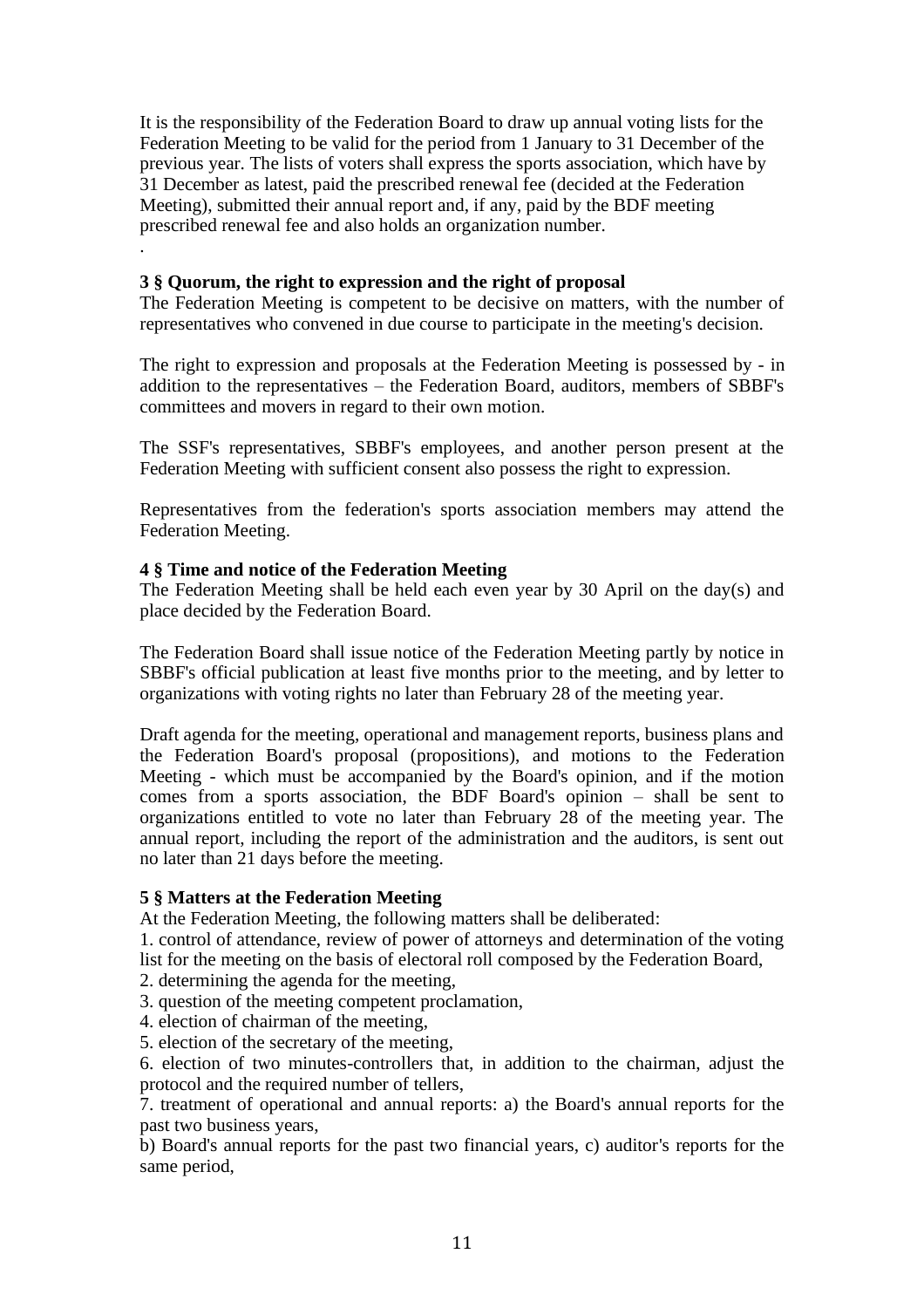8. question of the immunity of the Board's management for the past two business years;

9. processing of proposed operational focus (operational and financial plan) for the federation and the processing of the Board's proposals (propositions) and motions filed in the order stated in 7§,

10. determination of sports associations renewal fee to the federation,

11. election of the General Secretary, who is also the Chairman of the Board for a term of two years;

12. a) determination of the number of other directors, b) election of three, four or five other directors for a term of four years,

13. election of the auditor and deputy auditor charged with reviewing the operations, accounts and administration within the federation for a period of two years;

14. election of chairman and three members of the voting committee for a term of two years,

15. decision on the election of representatives to the SSF-meeting and the required number of deputies.

## <span id="page-11-0"></span>**6 § Eligibility**

Eligible is every person permanently resident in Sweden. The nominated person must be a voting member of an association affiliated with RF:

Employees within SSF, DF, SF, SDF, SISU, SISU's district federations, associations and IdrottsAB may not be an auditor or deputy auditor in SSF, or SDF, or be elected a member of the nomination committee in the organization of which he or she is employed.

Employees of SSF, SF's IdrottsAB's or SDF may not be elected as a member of the SF board or SDF board in the sport in which the employee is employed.

A member of the Federal Board is not eligible for election as an auditor or deputy auditor.

At least one of the auditors elected by the federation meeting and his deputy must be an authorized or approved auditor.

Employees' eligibility is stipulated in Chapter 3, Section 1 of the RF's statutes.

#### <span id="page-11-1"></span>**7 § Proposal for a matter to be considered at the Federation Meeting**

The Federation Board shall receive proposal for a matter to be considered at the Federation Meeting not later than 1 January of the year proceeding the year the meeting is held. The right to submit proposals is enjoyed by the sports association members and the BDF. BDF shall express their opinion of proposals from the sports associations.

#### <span id="page-11-2"></span>**8 § Appointment of representatives to the SSF meeting**

Delegates to National Sports Meeting and the required number of deputies are appointed in accordance with SSF Statute, Chapter 4 § 3. Representatives shall be appointed by the Federation Meeting or, if the meeting has decided, by the Federation Board. Notice of the representative appointed should be sent as soon as possible (yet no later than six weeks prior to the SSF meeting) to the National Sports Board (NSB) and the designated.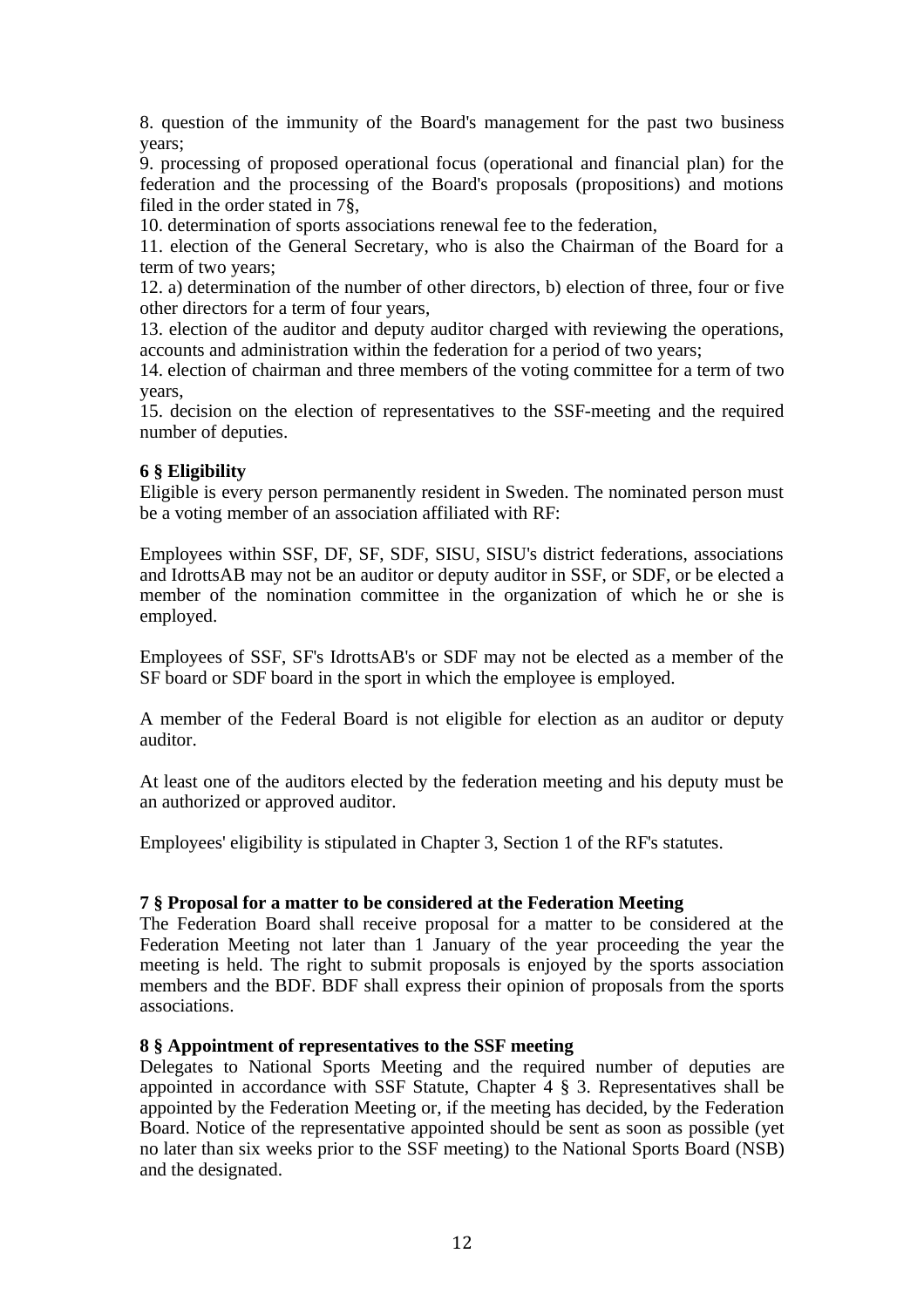### <span id="page-12-0"></span>**9 § Extra Federation Meeting**

The Federation Board may convene an extra Federation Meeting, if such meeting is needed.

Furthermore, the Federation Board is obliged to convene an extra Federation Meeting, when the auditors request such meeting in writing, or when requested by at least five organizations (BDF and/or sports associations), which together represent at least onetenth of the number of votes as per the voting list.

When the Board has received a request of extra Federation Meeting, it shall within 14 days convene such meeting to be held within two months of the notice.

When the Federation Board fails to, within 14 days, convene an extra meeting, the person/persons to require such extra meeting may send a notice.

The notice and agenda are sent to delegates at least seven days before the meeting.

At the extra Federation Meeting, only issues presented on the meeting agenda may be decided on.

An extra Federation Meeting may not take place during the time when the SSF meeting occurs.

#### <span id="page-12-1"></span>**10 § Nomination Committee**

The Nomination Committee shall consist of a chairman and three other members (two men and two women) elected by the Federation Meeting.

The Nomination Committee meets when the chairman or at least half of its members so decide.

The Nominating Committee shall by 20 November of the year preceding the Federation Meeting, in writing to ask the people whose term expires at the end of the meeting, if they are willing to be a candidate for the forthcoming period.

By December 10<sup>th</sup> of the year preceding the Federation Meeting, the Nominating Committee shall notify all organizations with voting rights at the Federation Meeting, which of those surveyed that declined candidacy.

By January  $10<sup>th</sup>$ , the BDF and the sports association members may to the Nomination Committee give suggestions of people for election under Chapter 3, 5 § 11-13.

No later than February 28<sup>th</sup> of the year of the Federation Meeting shall the Nomination Committee notify in writing all eligible voter organizations its proposal in respect of any election under Chapter 3, 5 § 11-13, with the names of the candidates who may otherwise be nominated.

The Nomination Committee shall work to continuously monitor the activities of the Federation Board.

Before the candidate selection begins for election under Chapter 3, 5 § 11-13, the Nominating Committee shall give its proposal regarding the choices to be presented.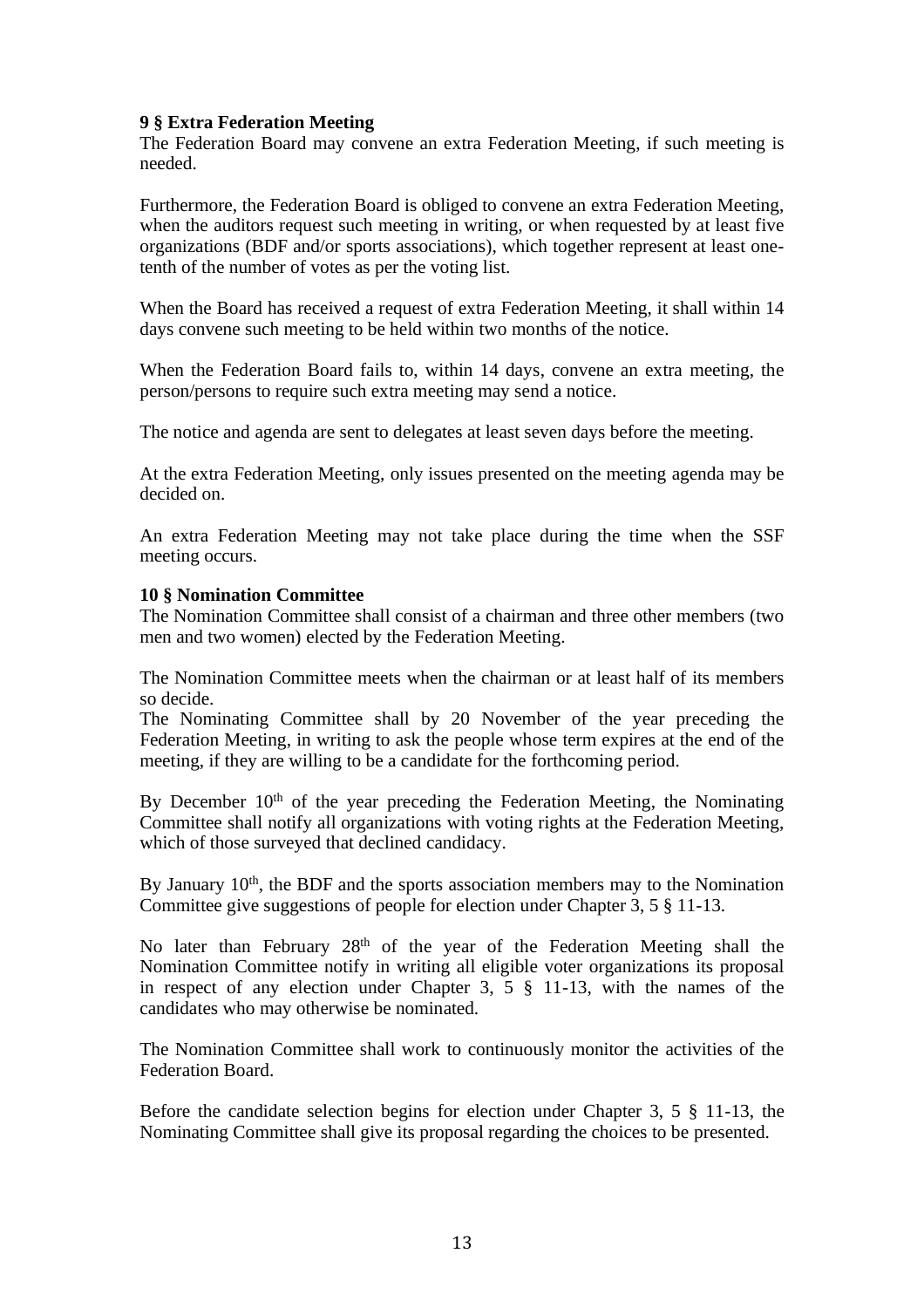A member of the Nomination Committee may not faultily disclose what he/she in such capacity became aware of. The Nomination Committee's negotiations should be recorded for internal use.

# <span id="page-13-0"></span>**11 § Entry into force**

Decisions made by the federation meeting apply from the end of the meeting unless otherwise is decided.

# <span id="page-13-1"></span>**CHAPTER 4 – DEVELOPMENT MEETING**

## <span id="page-13-2"></span>**1 § Composition and distribution of votes**

Development meeting will consist of eligible voting organizations. Furthermore, the Federation Board may choose to invite additional representatives, for example sports associations in league series or teams in Swedish Junior Championships and Junior District Championships.

## <span id="page-13-3"></span>**2 § Meetings, convening, matters**

Development meeting convenes, after summoned by the Federation Board, at least once between the Federation Meetings, which deterred even years, unless otherwise is determined at the Federation Meeting. The Federation Board may choose to implement development meetings for various groups, such as BDF, women's basketball league, etc.

The notice and proposed agenda shall be sent out minimum 30 days prior to the meeting.

Proposal of matters to be considered at the Federation Meeting shall be received by the Federation Board no later than 60 days prior to the meeting.

## <span id="page-13-4"></span>**3 § Duties**

Development meeting shall discuss and prepare issues related to the basketball sport's development in the areas of child/youth, competition, education, market and national teams. Decision may be taken by the Federation Board or at the Federation Meeting.

## <span id="page-13-5"></span>**CHAPTER 5 – THE FEDERATION BOARD**

#### <span id="page-13-6"></span>**1 § Composition, convening and quorum**

The Board consists of a Chairman and between six to ten directors elected at the Federation Meeting. The Federation Meeting, on the proposal of the Nomination Committee, determines the number of directors prior to the election. The chairman possesses the casting vote in even distribution of votes in the event of a vote.

The board appoints a vice chairman and finance manager from among its members.

The Secretary General is the rapporteur on the Board.

The Chairman convenes the Board. The Board is competent when all members are summoned at least seven days prior to the meeting, and when at least half of the directors are present. Decisions require a minimum of half of the directors to be in consensus. Voting by proxy is invalid. If the Chairman finds it necessary, urgent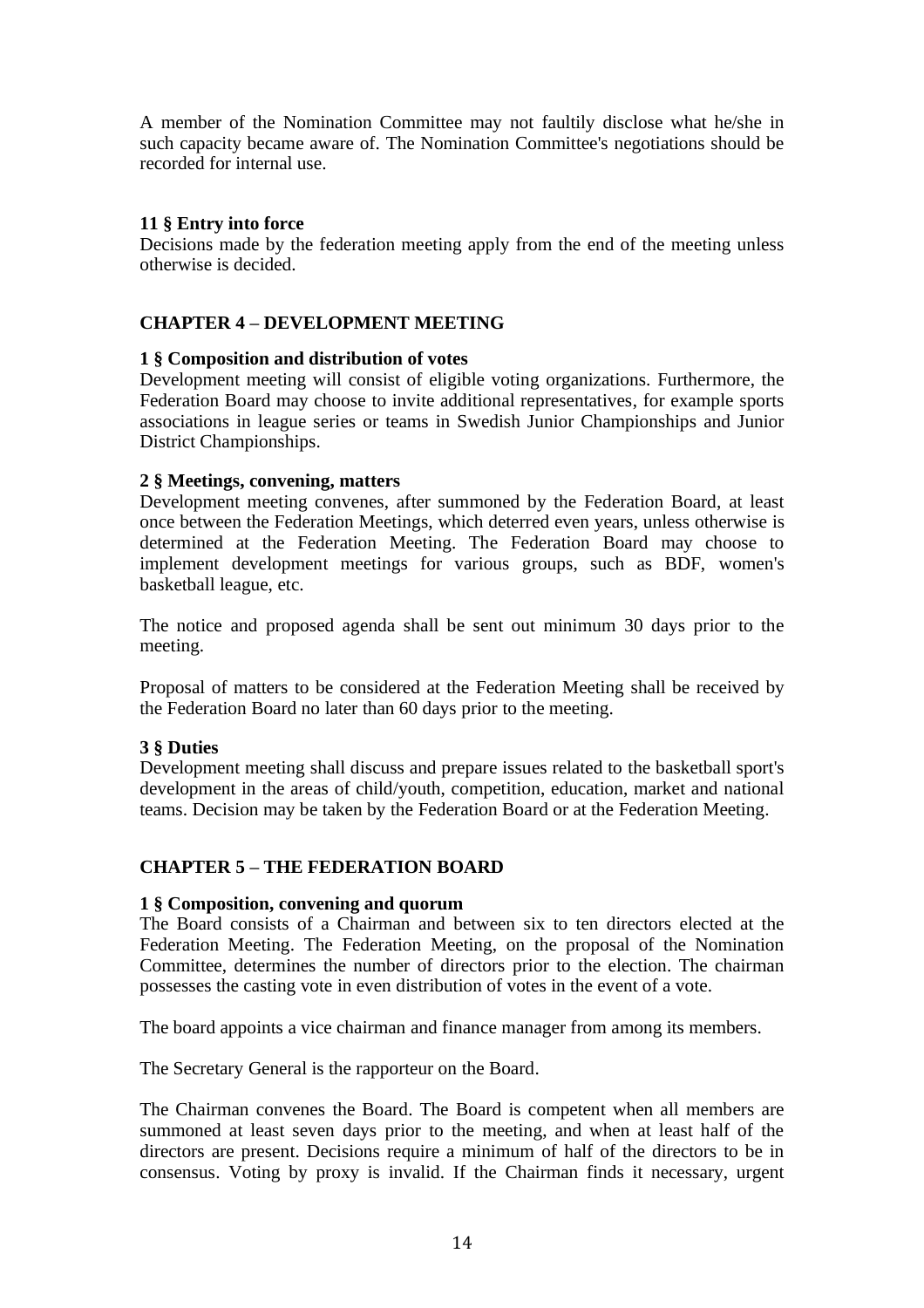matters may be settled by written voting or by telephone conference. Such decision shall be notified at the next subsequent meeting.

The Board may assign its quorum in certain cases to the executive committee, appointed by the Board, the committee or other body, which has been established for a particular task, or to an individual director or employee.

A person taken a decision based on such authorization as described under the preceding paragraph, such person shall regularly update the Board accordingly.

# <span id="page-14-0"></span>**2 § Duties of the Federation Board**

The Board is obliged to, for instance,

1. promote basketball sport development and distribution in accordance with the federation Statute and rules,

2. conduct its business in compliance with such Statutes and in accordance with the Federation Meeting and decisions of representatives,

3. monitor compliance with SSF's and SBBF's Statues and duly issued rules and international federations Statutes and rules,

4. actively work for doping free activities in SBBF and affiliated federations,

5. cooperate with authorities and organizations that support SBBF's business and advertise basketball in relation to authorities, the media and the public,

6. follow and support the activities of the districts and sports associations,

7. establish operational and annual reports for each fiscal year and working year,

8. construct proposals for business orientation (action plan and financial plan) that after referral procedure will be presented to the Federation Meeting,

9. additionally develop and prepare proposals, plans, etc., to be presented to the Federation Meeting and to ensure that the matter decided on at the Federation Meeting shall be executed as soon as possible,

10. manage and be responsible for SBBF's resources and materials and take appropriate measures to strengthen the federation's economy;

11. appoint organizer for SBBF's contests and answer for their implementation in accordance with applicable contest rules, approve international competitions and decide on guidelines for the Swedish participation in the competition or exhibition abroad,

12. during the year when a Federation Meeting does not take place, organize and convene for a "basketball convention" (development meeting - which is also when the annual financial statements are handled)

13. approve the distribution of SBBF's awards,

14. establish the annual list of voters for federal and BDF meetings, for the period 1 January to 31 December

16. employ the SBBF's employees and determine the organization of the federal office (within the Federation Meeting set financial limits);

17. appoint disciplinary committee and, if necessary, appoint working groups/committees to carry out specific tasks and the directives and/or instructions for these,

18. appoint federal representatives on boards and agencies where the federation takes to be represented,

19. according to the NSB issued instructions hear and determine on the accession of sports association as a member of the federation and on the exclusion of sports association from the federation,

20. by 31 December each year to the SSF submit written information about the sports associations that in the calendar year paid their annual fees to the federation,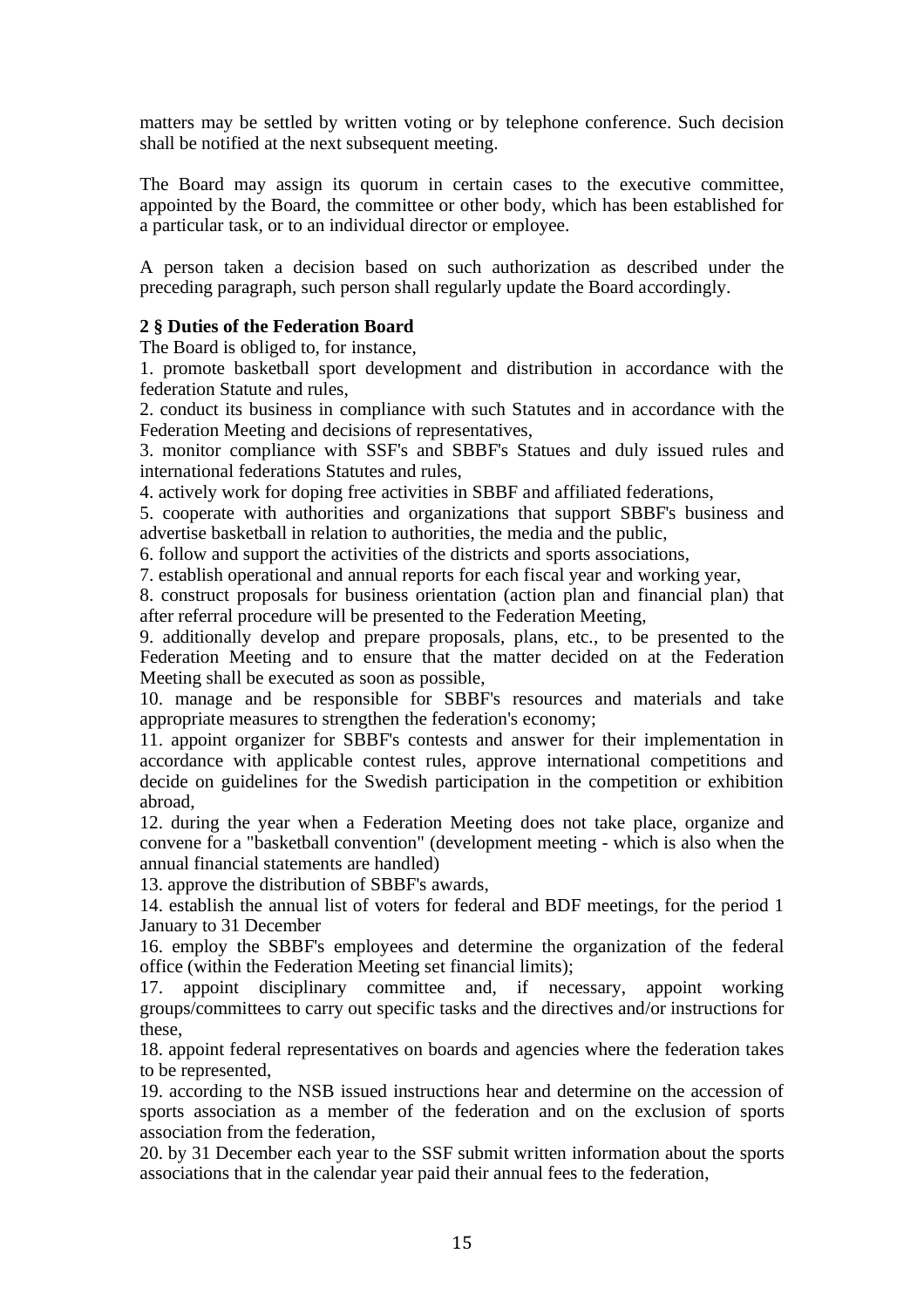21. continuously to the SSF notify dropped sports associations,

22. at the request of the NSB provide such information as is required for NSB's statutory duties, and at the request of NSC to deliver an opinion to the Board,

23. keep minutes and required books, and

24. handle everyday business in general.

### <span id="page-15-0"></span>**3 § Jurisdiction**

The Board exercises jurisdiction under Chapter 14 and 15 of the Statute of SSF.

With the support of Chapter 14, § 8 first part of SSF's statute, the Federation Board reserves the right of executive punishment in cases involving offenses committed in or in connection with SBBF's highest and second highest series for men, women, or otherwise by the Board administered competition, international competition and courses and camps abroad.

The right of executive punishment pursuant to Chapter 14 of the Statute of SSF, is delegated to the Discipline Committee, which in these cases is the highest judicial body in the SBBF.

A fine, as penalty under Chapter 14 of the Statute of SSF, may be imposed on a sports association (with a maximum of SEK 250,000 according to the Statutes of SSF) and on an individual person with no more than SEK 50,000.

#### <span id="page-15-1"></span>**4 § Sentencing**

When making decisions in disciplinary matter, expulsion up to one month may be combined with a fine.

## <span id="page-15-2"></span>**CHAPTER 6 – AUDITORS AND AUDIT**

#### <span id="page-15-3"></span>**1 § Auditors and audit**

At least one authorized or approved auditor and a lay auditor shall audit the federation's activities, administration and accounts annually.

The Federation Board's accounts and other documents shall be submitted every year after finishing fiscal year to the auditors. Documents shall, after implementation, of the audit with the auditors' report be available to be Federation Board Directors no later than 30 days before the General Meeting.

## <span id="page-15-4"></span>**CHAPTER 7 - DISTRICTS, BASKETBALL DISTRICT FEDERATIONS (BDF)**

#### <span id="page-15-5"></span>**1 § Basketball districts**

There shall be BDF within each basketball district (geographical area), which are organs of SBBF's district operations.

A sports association belongs to the basketball district within whose geographical area the federation has its domicile.

The Federation Board establishes BDF after consultation with the DSF-board.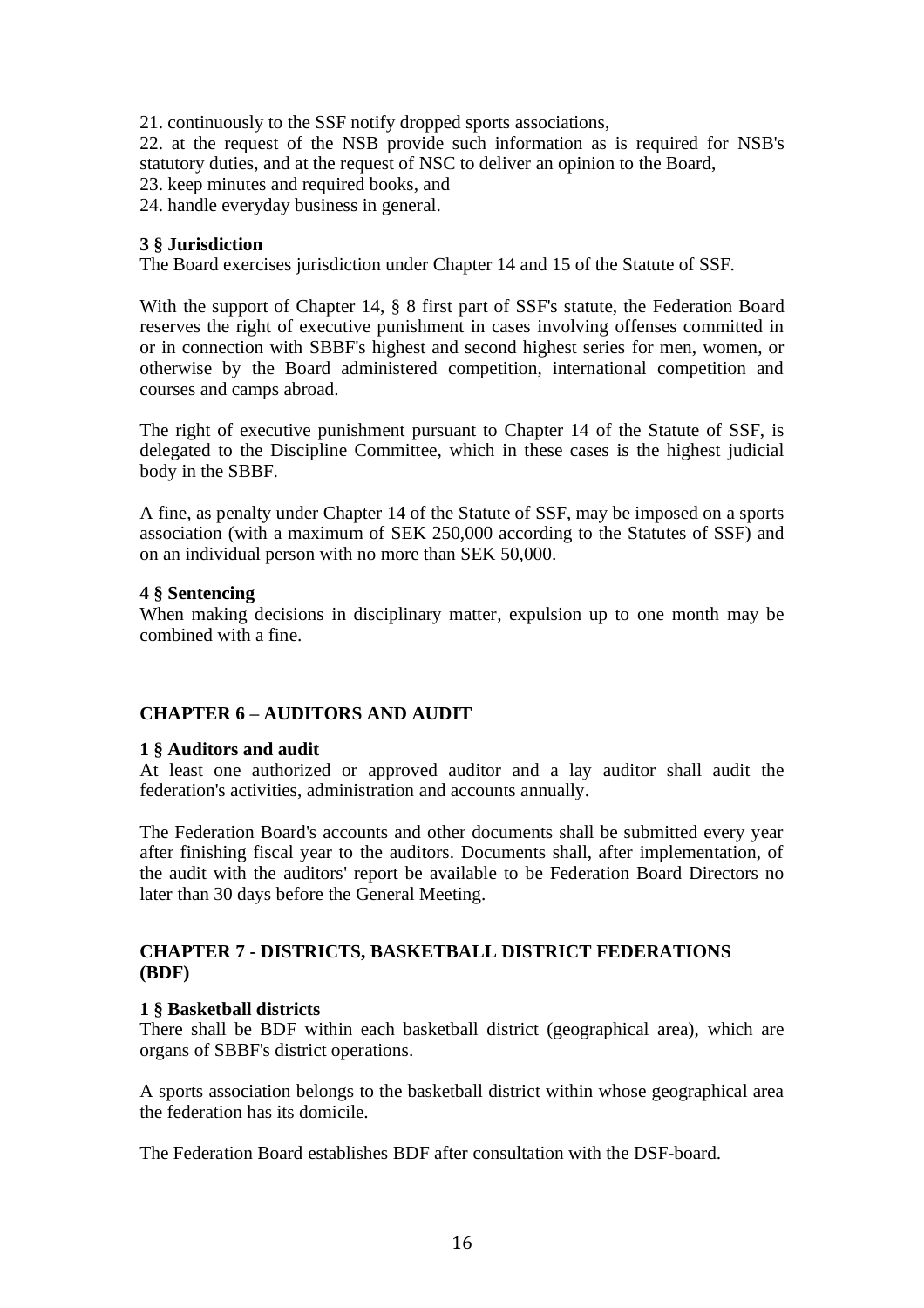### <span id="page-16-0"></span>**2 § Basketball district's boundaries and BDF's name**

• Norrbotten Basketball Federation includes Norrbotten County.

• Västerbotten Basketball Federation includes Västerbotten County.

• Mellannorrland Basketball Federation includes Jämtland County and Västernorrland County.

• Norra Svealands Basketball Federation includes Gävleborg County, Dalarna County, Uppsala County and Västmanland County.

• Mellansvenska Basketball Federation includes Värmland County and Örebro County together with the municipality of Åmal in Västra Götaland County.

• Östsvenska Basketball Federation includes Gotland County, Södermanland County and Östergötland County.

• Stockholm Basketball Federation includes Stockholm County.

• Westra Sveriges Basketball Federation includes Västra Götaland County except Åmål municipality and the municipalities of Kungsbacka, Varberg and Falkenberg in Halland County.

• Skåne Basketball Federation includes Halmstad, Hylte and Laholms municipalities in Halland County.

• Småland-Blekinge Basketball Federation includes Jönköping County, Kronoberg County, Kalmar County and Blekinge County.

#### <span id="page-16-1"></span>**3 § Basketball district federation (BDF)**

BDF, which are independent non-profit sports associations, shall, in accordance with these Statutes and the BDF's individual Statutes, be working as SBBF States District agencies in accordance with the federation's purposes under § 1, as well as work in accordance with the decisions of SBBF's Federation Meeting, representatives and the Federation Board.

BDF can hold an annual meeting every year. BDF will hold its annual meeting during the month of March evenly. SBBF's annual meeting documents shall be a point at the meeting as well as appointing representatives to SBBF's federation meeting.

### <span id="page-16-2"></span>**4 § BDF's composition**

BDF includes the sports associations that are members of SBBF and are domiciled in the relevant basketball district's geographic area.

#### <span id="page-16-3"></span>**5 § BDF Statutes**

BDF Statutes shall comply with the normal Statutes enshrined by the SBBF and reviewed by the DSF.

The Board of Directors shall approve the BDF adopted statutes, with the right of the Board to call attention to amend the statutes if they are contrary to the normal statute or otherwise are considered unsuitable.

#### <span id="page-16-4"></span>**6 § Auditors and audit**

In addition to those of the BDF-meeting elected auditors, shall the BDF Board's operations, administration and accounts, be audited by one of the DF-meeting elected auditor.

If a basketball district includes several DSF areas, the DSF where the BDF is domiciled shall appoint the auditor.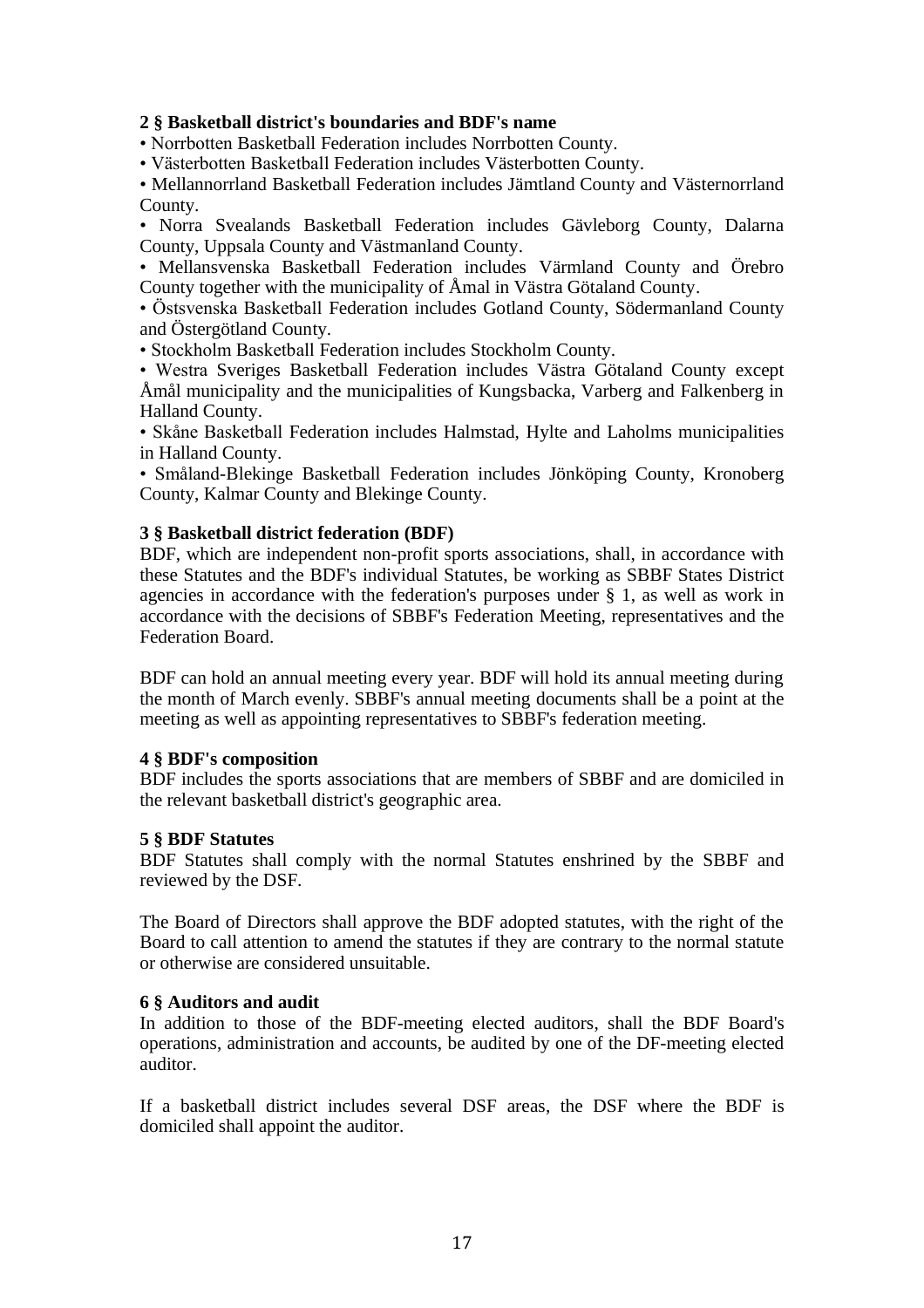# <span id="page-17-0"></span>**CHAPTER 8 – SPORTS ASSOCIATIONS**

### <span id="page-17-1"></span>**1 § Membership in the federation**

Non-profit organization, which consists entirely of physical persons, may by written application be included as a member of the federation if the following conditions are met.

1. The application for membership has been prepared in accordance with the SSF's instructions and is accompanied by the sports association's Statutes, which should be established on the basis of the SSF's normal Statutes for a sports association.

2. The sports association conducts basketball activity.

3. The sports association is committed to, in its sporting activities, comply with the SSF's, SBBF's and the BDF's Statutes and competition rules, as well as the decisions of superior sports bodies.

4. The name of the sports association is not inappropriate or may be confused with an already established SSF sports association.

5. The sports association has paid the fees that have been duly determined.

Should a sports association application be left without regard, then the sports association possesses the right to appeal the decision of the NSB under the rules of the SSF's Statutes.

### <span id="page-17-2"></span>**2 § Annual fee**

A sports association is obligated to annually by 31 December pay, by the Federation Meeting prescribed, renewal fee for the year.

#### <span id="page-17-3"></span>**3 § Withdrawal and expulsion of sports association**

A sports association, which wishes to secede from the federation, shall give written notice thereof. If the sports association has not paid the prescribed fees, the Federation Board determines if such fee is payable or not.

A sports association, which has not paid the annual fee for two consecutive years, may be deemed to have requested his resignation. Termination of membership is effective when the sports association is removed from the list of members.

Without notice of withdrawal, a sports association may be excluded if - despite reminders – it fails to comply with the provisions of these Statutes or the SSF's Statutes.

Sports association may also be excluded if it has failed to comply with the decisions duly taken by SBBF, BDF or SSF, or otherwise significantly have opposed the federation's interests.

Exclusion may not be executed until the sports association has been given an opportunity to be heard, within a specified time that is given by the Federation Board. The decision on exclusion shall give reasons and indication of what the excluded sports association shall observe if appealing the decision.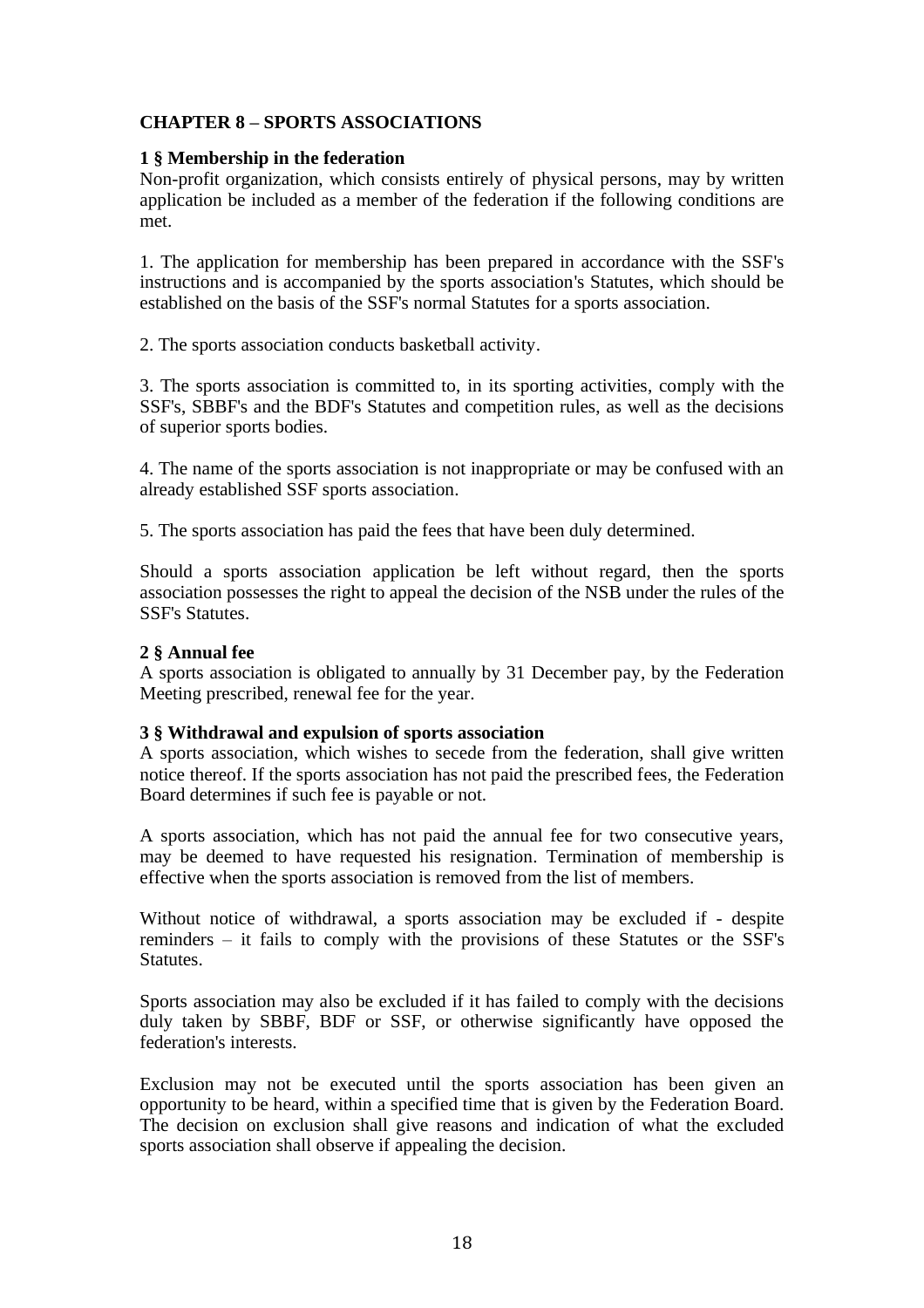Exclusion decision may be appealed in accordance with the rules of the SSF's Statutes.

# <span id="page-18-0"></span>**4 § District affiliation**

A sports association belongs to both the basketball district in the area where the sports association's registered office is situated and also the DSF in which the sports association's registered office is situated.

# <span id="page-18-1"></span>**5 § Right to vote**

A sports association's voting right at the BDF-meeting is stipulated in the BDF's Statutes.

## <span id="page-18-2"></span>**6 § Duties**

Sports association shall

1. follow the SSF's Statutes, the SBBF's Statutes and contest rules as well as decisions of superior sports bodies,

2. annually by 31 December, pay by the Federation Meeting prescribed renewal fee and report in accordance with the Federation Board's decision,

3. to SSF submit the information requested by NSB concerning sports association's activities and at the request of the NSC submitting observations to the committee,

4. keep accounts and prepare activity report with the statement and balance sheet, record the minutes of annual meetings, others sports association meetings, the meetings of the Board and to keep a member record,

5. hold an annual meeting and herein after implementation of the audit, discharge of the Board's management, as well as

6. at the request of the NSB, the Federation Board, or the concerned BDF- or DSF-Board, set the sports association's documents available and provide these agencies requested information.

## <span id="page-18-3"></span>**7 § Membership in a sports association**

Physical person may be admitted as a member of a sports association after application.

Membership application may be refused only if it can be assumed that the person will oppose the sports association's objectives or interests.

Member shall not be rejected for reasons other than that the member has failed to pay by the sports association decided charges, opposed the sports association's activities or purposes, violated the Statutes of the sports association or obviously damaged the interests of the sports association.

Decision on exclusion may be limited to certain time. Such temporary exclusion may at most include six months of the date of decision.

If sufficient reason for exclusion is lacking, the sports association shall instead notify the member a warning.

Decision on exclusion or warning may not be taken before the member had the opportunity to express their views, within certain of the sports association Board specified time, at least 14 days. In the decision, the reasons shall be reported and it should also be clear what the member should observe with the appeal of the decision. The decision shall within three (3) days from the date of the decision be communicated to the member.